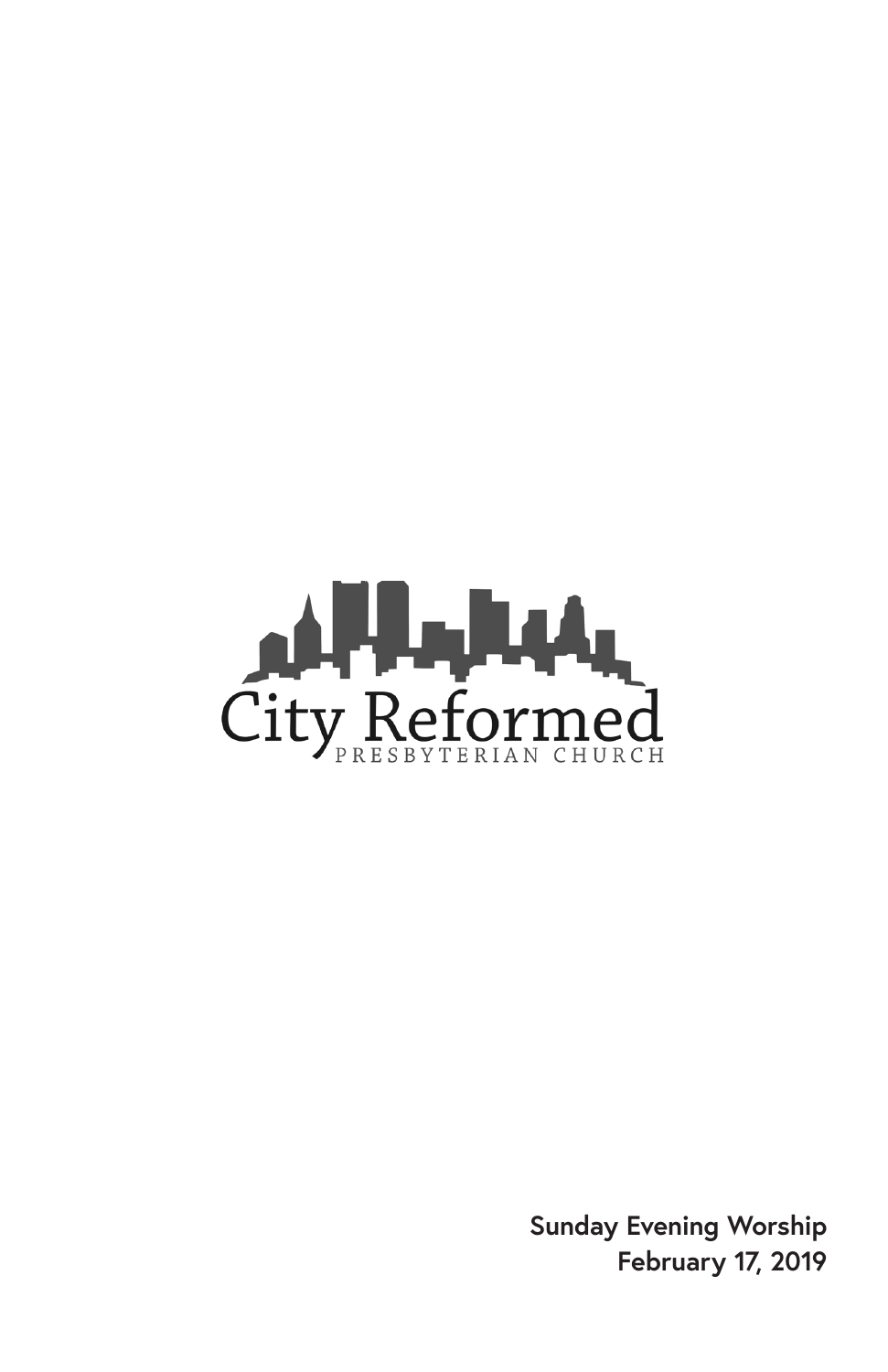## **Welcome to City Reformed Presbyterian Church**

We are glad to have you join us for worship today. Please feel free to stick around after the service and ask questions about who we are and what we do! If you would like more information, please refer to our print newsletter, *City This Month,* or visit our website: **cityreformed.org**.

# **Reflections**

Christians who have been given new birth by the word must also grow. They are cleansed by the converting power of the gospel, but they must mature in their new life. What will advance their growth? What will deepen their love? The same truth of God that gave them birth also nourishes them. If the word of God is water to wash us, it is also milk to build better bodies in Christ. Christians must be addicted to the Bible.

- Edmund Clowney, "The Message of 1 Peter"

## **About Us**

#### **Sunday Morning Worship Service**

10:15AM Twentieth Century Club 4201 Bigelow Blvd. Pittsburgh, PA 15213 (Oakland)

#### **Sunday Evening Worship Service**

6:30PM 3929 Coleman St. Pittsburgh, PA 15207 (Greenfield)

#### **Church Office** (Open Tues - Fri)

3929 Coleman St. Pittsburgh, PA 15207 t: 412-720-7014 e: office@cityreformed.org w: cityreformed.org

#### **Donations**

#### Online: **cityreformed.org/give**

Mail: to the Church Office address above "Attn: Allison" (please make checks payable to City Reformed Presbyterian Church)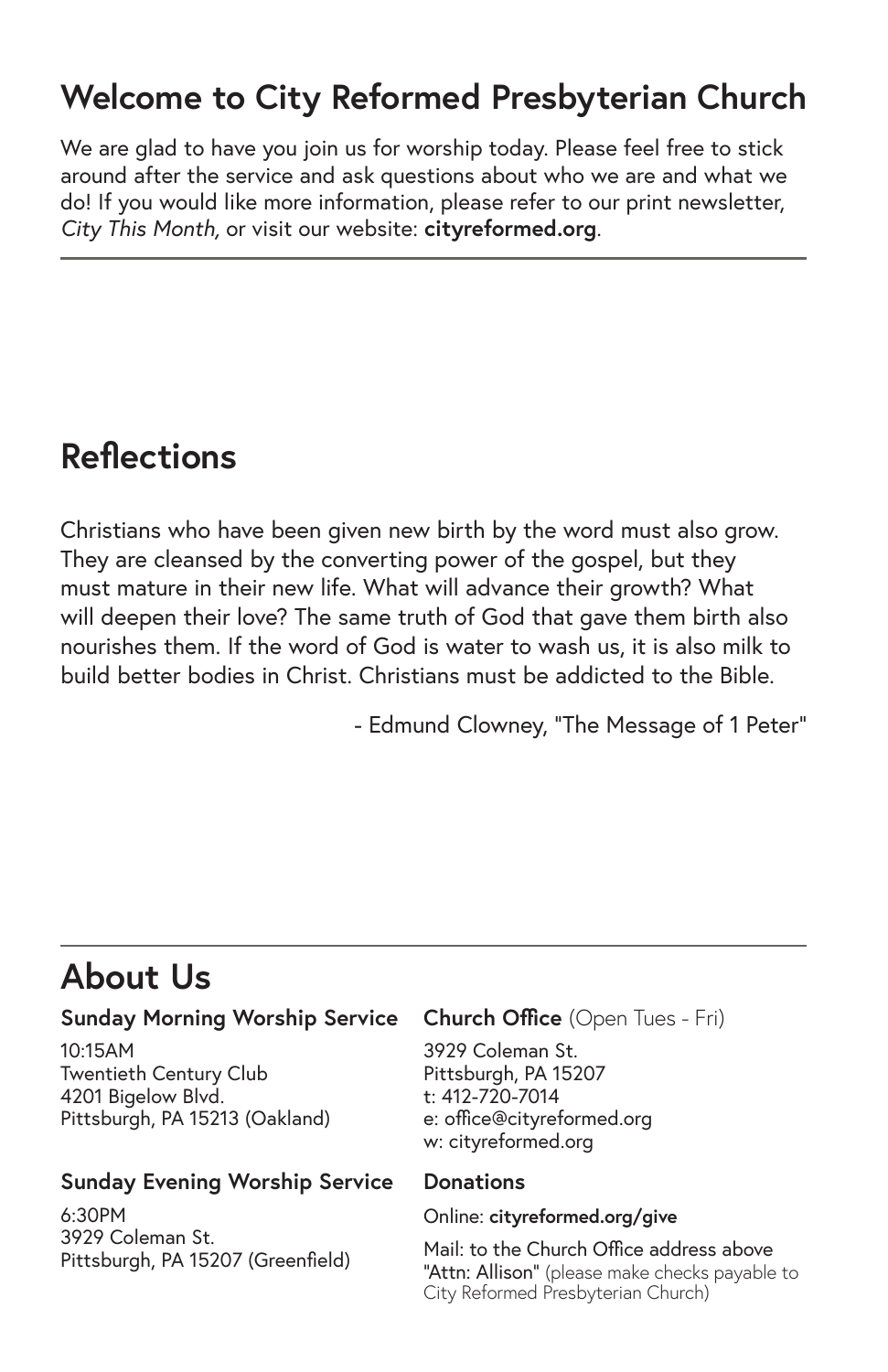# **Worship Service**

**City Reformed Presbyterian Church** Sunday Evening Worship – February 17, 2019 Presider: Elder Jim Partridge

#### **Call to Worship: Psalm 119:89-96**

*Please stand for the call to worship if you are able.*

| Leader Forever, O LORD, your word is firmly fixed in the heavens. |  |  |  |  |
|-------------------------------------------------------------------|--|--|--|--|
|-------------------------------------------------------------------|--|--|--|--|

- **People Your faithfulness endures to all generations; you have established the earth, and it stands fast.**
- Leader By your appointment they stand this day, for all things are your servants
- **People If your law had not been my delight, I would have perished in my affliction.**
- Leader I will never forget your precepts, for by them you have given me life.
- **People I am yours; save me, for I have sought your precepts.**
- Leader The wicked lie in wait to destroy me, but I consider your testimonies.
- **People I have seen a limit to all perfection, but your commandment is exceedingly broad.**

#### **Prayer of Invocation**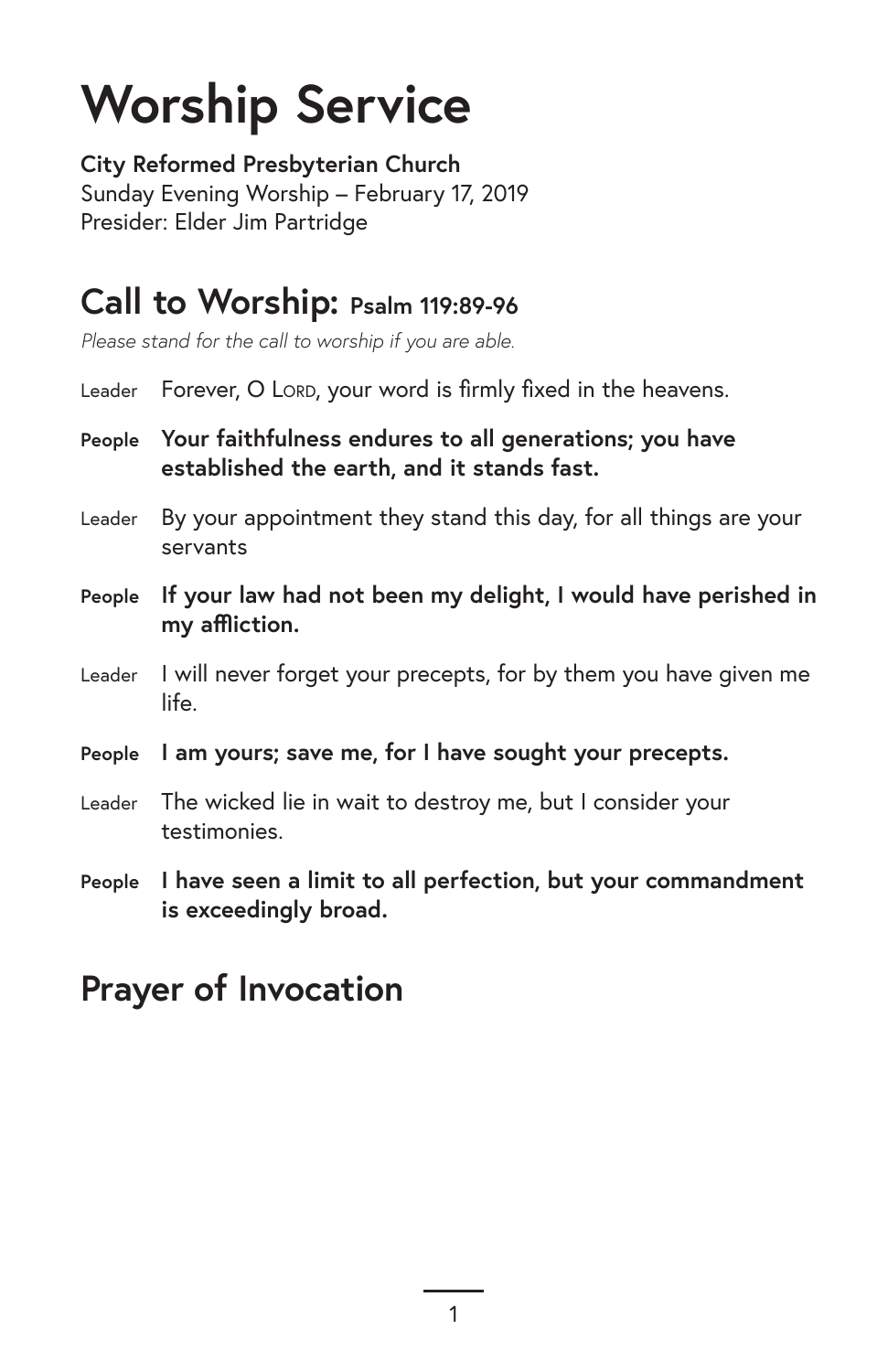#### **We Are Listening**

*(Words & Music: Jeremy Quillo 2006)*

Father, I long to be wise. To see you with new eyes, The truth that was written by your hand. Father speak truth into me Because I still believe That you always help me understand.

*We are listening to your word. (2x)*

*Morning and evening we come To delight in the word of our God. Give us eyes to see. Give us faith to hear, That the Lord has come, That the Lord is here.*

Father, I long to see Christ: The truth and new life, Your word that has made the universe. Father speak, now I believe. I have been set free By the word that lived and died for me.

#### **Scripture Reading: Psalm 119:105-112**

#### **Psalm 24 - We Long To See You**

*(Words & Music: Wendell Kimbrough 2015)*

Almighty God, we long to see you. Open our hearts and make them pure. Spirit, we wash our hands in mercy. Come teach our souls to love your truth.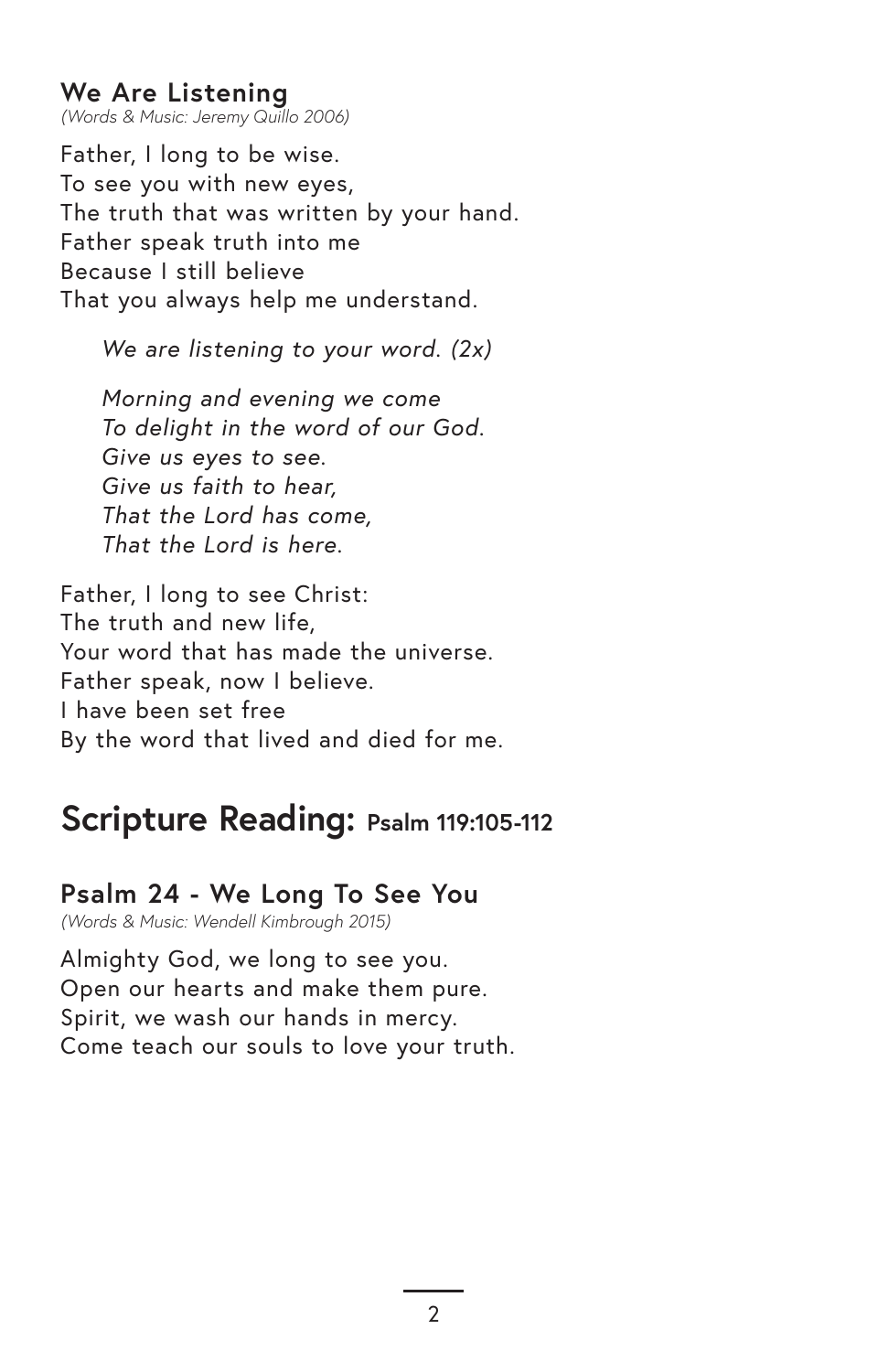#### **Laden With Guilt**

*(Music: Sandra McCracken 2001; Words: Isaac Watts 1766)*

Laden with guilt and full of fears, I fly to thee my Lord. And not a glimpse of hope appears, But in thy written word The volumes of my Father's grace, Does all my griefs assuage. Here I behold my Savior's face, In every page.

This is the field where hidden lies The pearl of price unknown. That merchant is divinely wise, Who makes the pearl his own. Here consecrated water flows, To quench my thirst of sin; Here the fair tree of knowledge grows, No danger dwells within.

This is the judge that ends the strife, Where wit and reason fail My guide to everlasting life, Through all this gloomy vale. Oh may thy counsels, mighty God, My roving feet command, Nor I forsake the happy road That leads to thy right hand.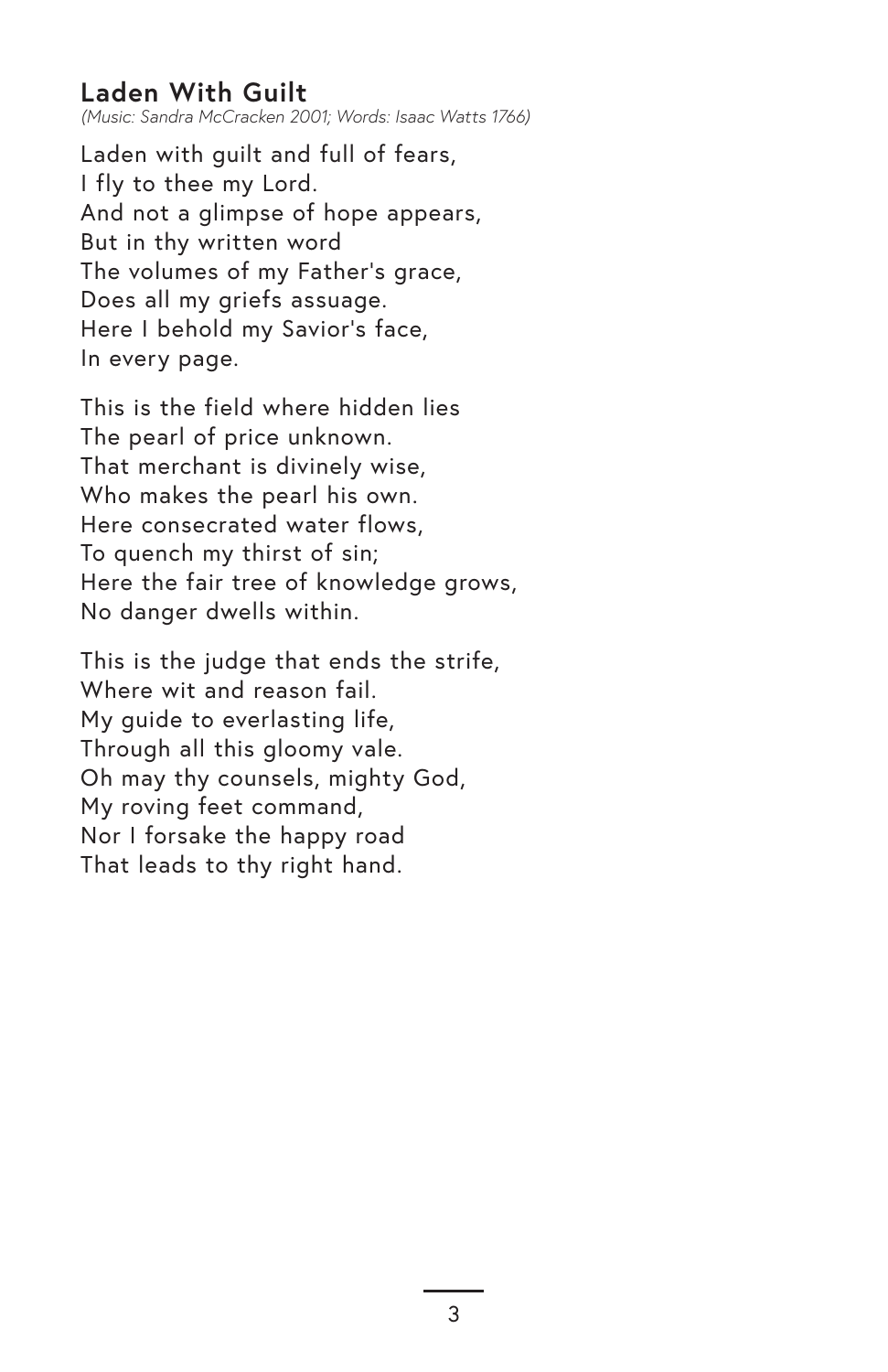# **Call to Confession: Deuteronomy 10:12-13**

"And now, Israel, what does the Lorp your God require of you, but to fear the Lorp your God, to walk in all his ways, to love him, to serve the LORD your God with all your heart and with all your soul, and to keep the commandments and statutes of the LORD, which I am commanding you today for your good?"

# **Prayer of Confession**

**Prayer of Confession: O Lord, I have a wild heart and cannot stand before you. How little I love your truth! Gracious Father, I do not pray because I think I have prayed enough, and know that you have saved my soul. Grant that I would not be one who feels safe in sin because you always forgive; that I would not reason that you have saved me and I can now live any way I choose; that I would not love preaching, the church or even other Christians, and yet still ignore you in most of my life. The truth is that I lack spiritual understanding and have little desire to worship you, that my conscience feels it has done nothing wrong, that my will is powerless to seek you, and my memory of your Word and your ways fades quickly. Please grant me a broken heart, that I would see my need for your grace, and find it in Jesus Christ. Amen.**

# **Silent Confession**

## **Assurance of Pardon: Psalm 18:30**

This God-his way is perfect; the word of the LORD proves true; he is a shield for all those who take refuge in him.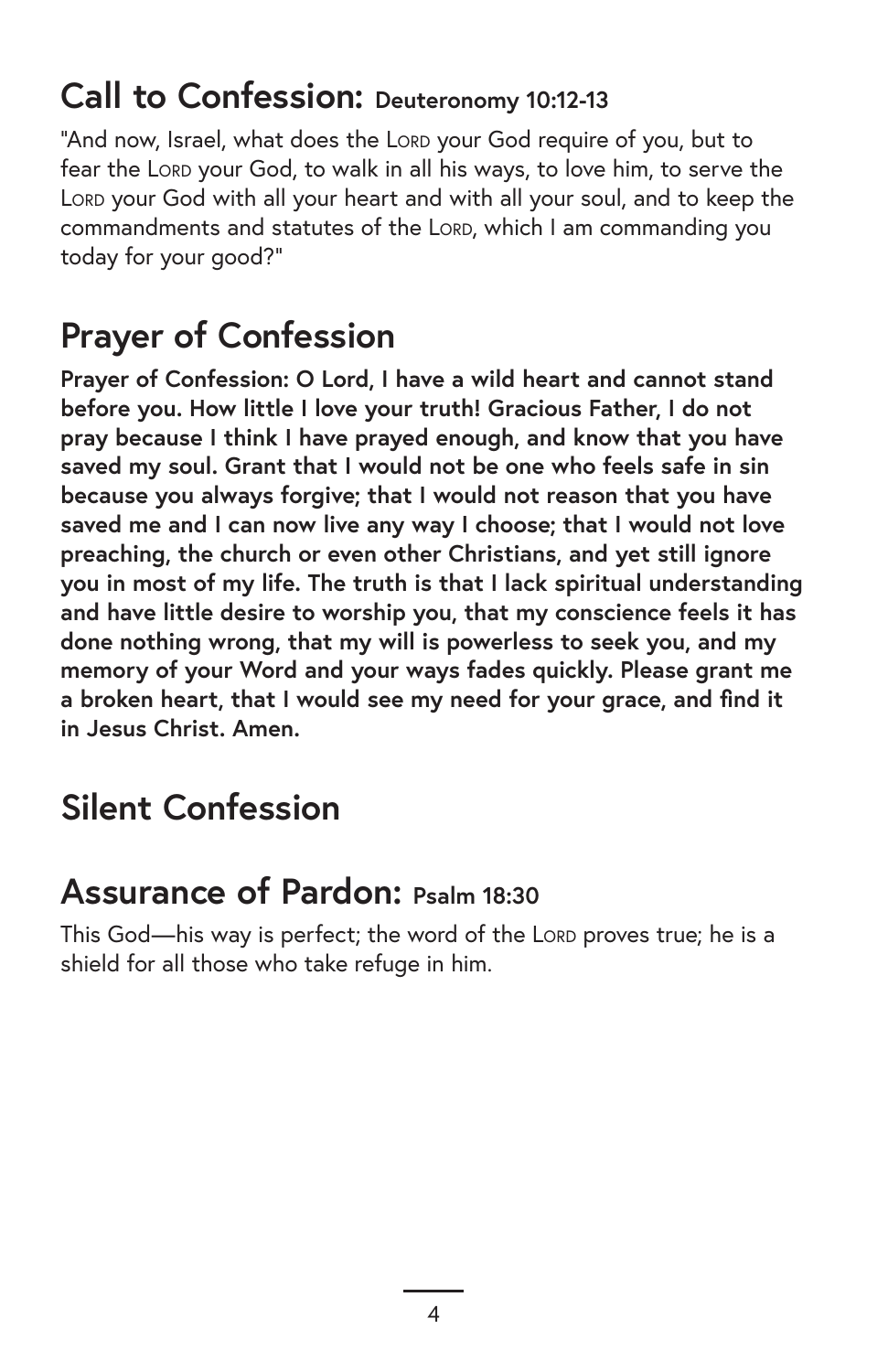## **Song of Renewal**

**O God Our Help In Ages Past** *(By: Isaac Watts 1719; Music: William Croft & Tommy Walker 1998)*

O God, our help in ages past, Our hope for years to come, Our shelter from the stormy blast, And our eternal home.

Under the shadow of Thy throne Thy saints have dwelt secure; Sufficient is Thine arm alone, And our defense is sure.

> *O God You are You are our help You are our helper To all generations You will be Forever and ever Our Shield and our Eternal Hope O Lord You are the Ancient of Days And worthy of our praise*

Before the hills in order stood, Or earth received her frame, From everlasting Thou art God, To endless years the same.

A thousand ages in Thy sight Are like an evening gone; Short as the watch that ends the night Before the rising sun.

O God, our help in ages past, Our hope for years to come, Be Thou our guard while troubles last, And our eternal home.

You are the Ancient of Days And worthy of our praise

## **Corporate & Pastoral Prayer**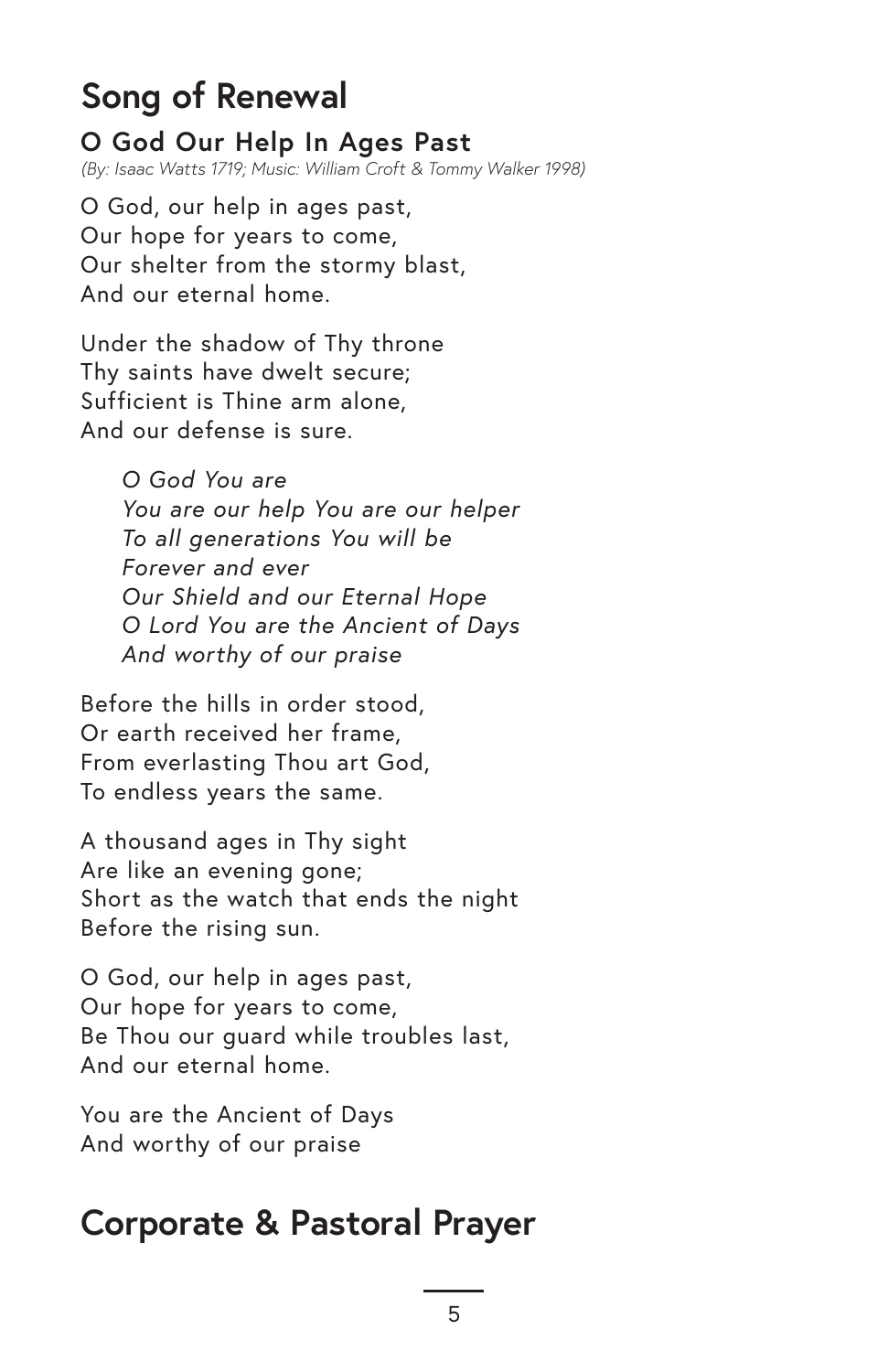#### **Sermon: 1 Peter 2:1-3**

**"Spiritual Milk…It does a body good!"** - Reverend John McCombs

 $\bigcap$  o put away all malice and all deceit and hypocrisy and envy and all slander. 2 Like newborn infants, long for the pure spiritual milk, that by it you may grow up into salvation— ${}^{3}$ if indeed you have tasted that the Lord is good.

Leader This is the Word of the Lord.

**People Thanks be to God.**

# **Additional Scripture**

Psalm 34:8 / Oh, taste and see that the Lord is good! Blessed is the man who takes refuge in him!

Psalm 34:13 / Keep your tongue from evil and your lips from speaking deceit.

Ephesians 4:20-22, 25, 29, 31 / But that is not the way you learned Christ!—assuming that you have heard about him and were taught in him, as the truth is in Jesus, to put off your old self, which belongs to your former manner of life and is corrupt through deceitful desires ... Therefore, having put away falsehood, let each one of you speak the truth with his neighbor, for we are members one of another ... Let no corrupting talk come out of your mouths, but only such as is good for building up, as fits the occasion, that it may give grace to those who hear ... Let all bitterness and wrath and anger and clamor and slander be put away from you, along with all malice.

Colossians 3:7-8 / In these you too once walked, when you were living in them. But now you must put them all away: anger, wrath, malice, slander, and obscene talk from your mouth.

Hebrews 6:5 / ... and have tasted the goodness of the word of God and the powers of the age to come ...

1 Peter 1:22-25 / Having purified your souls by your obedience to the truth for a sincere brotherly love, love one another earnestly from a pure heart, since you have been born again, not of perishable seed but of imperishable, through the living and abiding word of God; for "All flesh is like grass and all its glory like the flower of grass. The grass withers, and the flower falls, but the word of the Lord remains forever." And this word is the good news that was preached to you.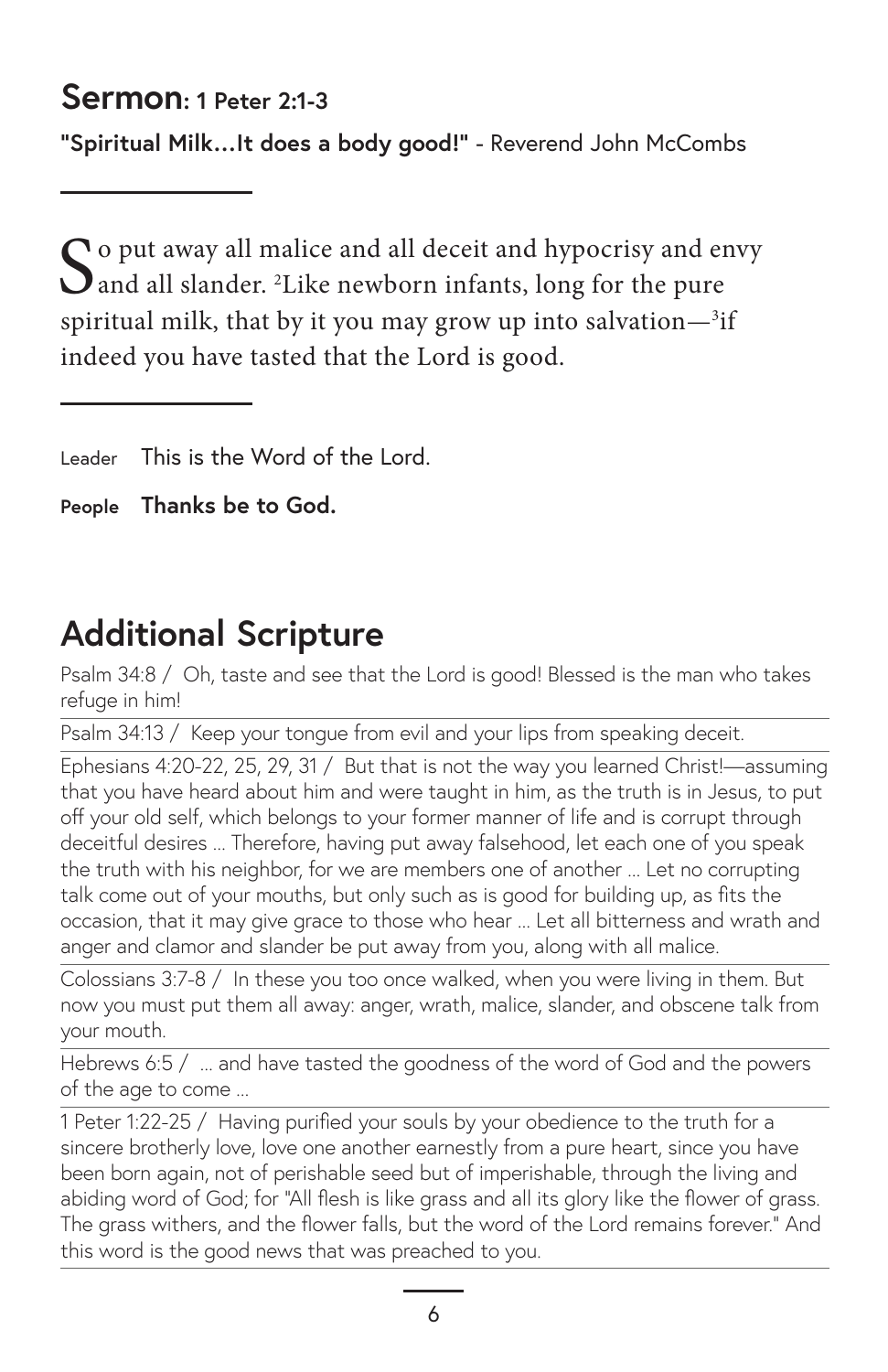# **Communion**

*City Reformed Church invites all baptized Christians who are willing to forsake their sins and trust Christ alone for salvation, and who are members of congregations which proclaim the gospel, to receive Holy Communion with us. Parents with non-communing children are encouraged to bring their children forward during communion. The elders will lay a hand on their head and briefly pray for them as they serve you.*

*Communion will be served by elders to several people at a time at the front of the church. When you are ready, please proceed up using the left aisle. At the ushers' guidance, you may move forward to receive the elements as a group. Please return to your seat using the right aisle.* 

*Communion is served with wine and with grape juice. The wine is placed in the outer circle of the communion tray, and the grape juice is placed in the inner circle. The bread is gluten-free.*

# **Songs of Communion**

#### **Gloria - Psalm 34**

*(By: Mars Hill Music)*

I sought for the King. Then He heard my cry, And delivered me From my lonely fears.

They looked unto Him In His radiance. All their faces have Been made unashamed.

*Gloria! (4x)*

*O, taste and see That the Lord is good All you people All you saints All you children of the King. (2x)*

*Gloria! (4x)*